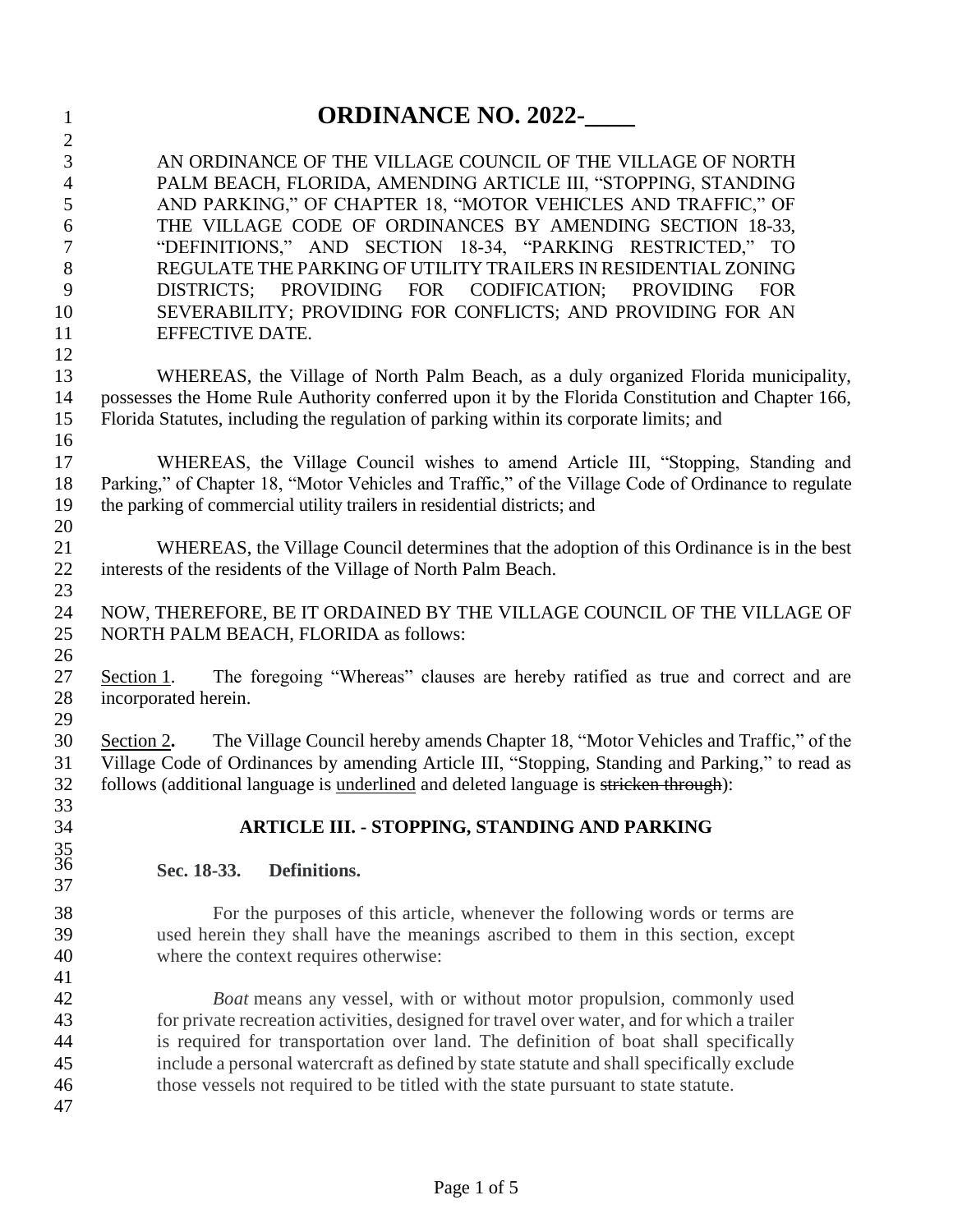*Recreational vehicle* means any vehicle or portable structure designed 2 primarily to provide temporary living quarters for recreation, camping or travel use, other than a light van; either a vehicular structure mounted on wheels, self-powered or designed to be pulled by another vehicle or a structure designed to be mounted upon and carried by another vehicle.

 *Trailer* means a vehicular structure mounted on wheels designed to be pulled by another vehicle.

 *Utility trailer* means an enclosed or open trailer intended to be towed by a motorized vehicle in order to transport cargo and/or provide a product or service at a remote location.

## **Sec. 18-34. Parking restricted.**

- (a) Between the hours of 2:00 a.m. and 6:00 a.m. on streets where no curbing is provided, the parking of a vehicle shall not usurp more than twelve (12) inches of the paved portion of the street.
- (b) No person shall leave any truck, trailer, boat or any vehicle of a similar type parked upon any public street or highway within the village between the hours of 12:30 a.m. and 6:00 a.m.
- (c) No truck with a payload or carrying capacity (truck model rating) in excess of one-ton shall be parked upon a public street or highway inclusive of swale area within the village; provided, however, commercial vehicles making deliveries or pickups or otherwise servicing residential, commercial or industrial property within the village shall have the right, if necessary, to temporarily park in such areas during normal business hours.
- (d) No truck with a payload or carrying capacity (truck model rating) in excess of one-ton shall be parked at any time upon private property within the village unless such truck is being utilized as part of an existing business on the private property; provided, however, commercial vehicles making deliveries or pickups or otherwise servicing residential, commercial or industrial property within the village shall have the right, if necessary to temporarily park upon private property during normal business hours.
- (e) The following vehicles shall not be parked overnight (from 11:00 p.m. to 7:00 a.m.) in any residential zoning district, unless parked within a fully enclosed garage:
- (1) Tractor trailers, and semi-trailer trucks;
- (2) Tow trucks, wreckers or flat bed vehicle carriers;
- (3) Commercial buses, school buses, or vans accommodating more than sixteen (16) passengers;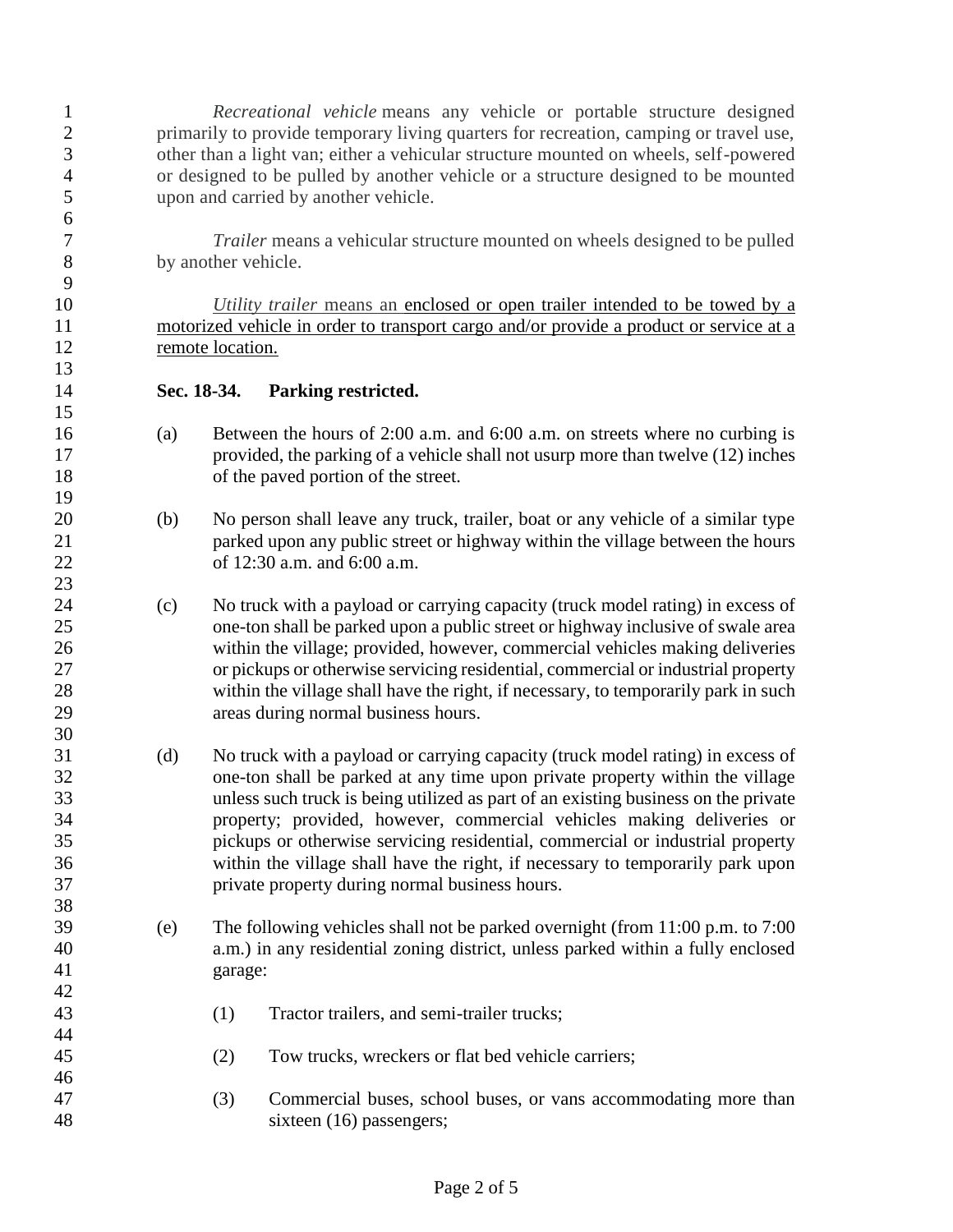| $\mathbf{1}$     |     |      |                                                                                   |
|------------------|-----|------|-----------------------------------------------------------------------------------|
| $\sqrt{2}$       |     | (4)  | Dump trucks;                                                                      |
| $\overline{3}$   |     |      |                                                                                   |
| $\overline{4}$   |     | (5)  | Construction equipment and vehicles, including farm tractors,                     |
| 5                |     |      | backhoes, front-end loaders, cranes, cement mixers, pitch buckets or              |
| $\boldsymbol{6}$ |     |      | similar items;                                                                    |
| $\boldsymbol{7}$ |     |      |                                                                                   |
| $8\,$            |     | (6)  | Step vans, panel trucks or other vehicles with rectangular bulk and a             |
| 9                |     |      | payload or carrying capacity in excess of one-ton;                                |
| 10               |     |      |                                                                                   |
| 11               |     | (7)  | Any vehicle used and designed for the commercial sale of food or                  |
| 12               |     |      | beverages;                                                                        |
| 13               |     |      |                                                                                   |
| 14               |     | (8)  | More than one (1) taxi, car service vehicle, or limousine;                        |
| 15               |     |      |                                                                                   |
| 16               |     | (9)  | Stretch limousines (i.e., any automobile, sport utility vehicle or van for        |
| 17               |     |      | hire, and of original manufacture or remanufacture, that exceeds a                |
| 18               |     |      | seating capacity of eight (8) persons);                                           |
| 19               |     |      |                                                                                   |
| 20               |     | (10) | Boom or bucket trucks;                                                            |
| 21               |     |      |                                                                                   |
| 22               |     | (11) | Swamp buggies and half-tracks;                                                    |
| 23               |     |      |                                                                                   |
| 24               |     | (12) | Tandem wheel pick up trucks (dooley type); and                                    |
| 25               |     |      |                                                                                   |
| 26               |     | (13) | Vehicles that exceed eight (8) feet in height, inclusive of attached              |
| 27               |     |      | equipment and accessories.                                                        |
| 28               |     |      |                                                                                   |
| 29               | (f) |      | In addition to the foregoing, vehicles with commercial advertising or markings    |
| 30               |     |      | that occupy more than ten (10) square feet of any given side of the vehicle shall |
| 31               |     |      | not be parked overnight (from 11:00 p.m. to 7:00 a.m.) in any residential         |
| 32               |     |      | zoning district unless:                                                           |
| 33               |     |      |                                                                                   |
| 34               |     | (1)  | The vehicle is covered with a fitted vehicle cover specifically                   |
| 35               |     |      | manufactured for that purpose;                                                    |
| 36               |     |      |                                                                                   |
| 37               |     | (2)  | The vehicle is parked within a fully enclosed garage or otherwise                 |
| 38               |     |      | screened from view from adjacent properties and rights-of-way; or                 |
| 39               |     |      |                                                                                   |
| 40               |     | (3)  | The vehicle's commercial advertising or markings are completely                   |
| 41               |     |      | covered by magnetic signs affixed to the vehicle that have no markings            |
| 42               |     |      | whatsoever and are the same color as the base paint of the vehicle.               |
| 43               |     |      |                                                                                   |
| 44               | (g) |      | Utility trailers shall not be parked in any residential zoning district unless    |
| 45               |     |      | parked within a fully enclosed garage or within a rear or side yard of a          |
| 46               |     |      | residential lot within the R-1 or R-2 zoning district, subject to the following   |
| 47               |     |      | requirements:                                                                     |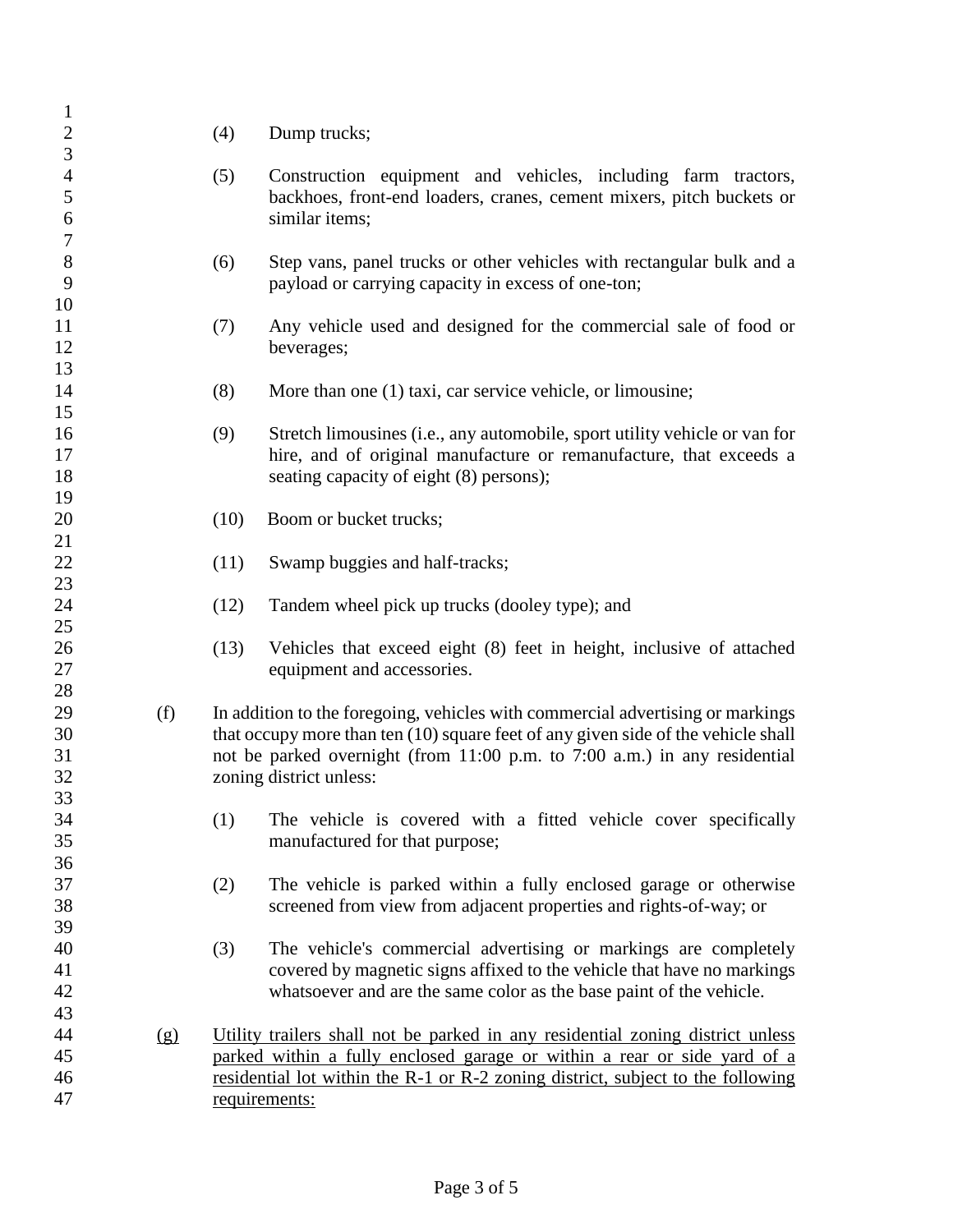(1) The utility trailer shall be visually screened from the view of abutting properties and alleyways. Screening shall be in the form of a properly anchored wall, fence or gate (meeting all building code requirements) or a hedge or other living vegetation, each with a minimum opacity of ninety percent (90%). Walls, fences and gates shall be constructed in accordance with section 45-36(D), and the use of chain link fencing with windscreens is prohibited. Hedges or other living vegetation shall be planted in the ground and shall be of sufficient height to screen such equipment. Utility trailers are not required to be screened from the right-of-way providing access to the rear or side yard if such equipment 11 is located behind a gate at least six (6) feet in height and not more than 12 twenty (20) feet wide. (2) Only one (1) utility trailer shall be located on any residential lot, and the height of the trailer is limited to ten (10) feet, as measured from the ground, exclusive of fixed mechanical equipment. (3) Utility trailers shall not be permitted within the parking area or common area of any residential multi-family or mixed-use community unless specifically approved through the site plan and appearance 21 review process. (4) The utility trailer must be owned or exclusively used by the resident of 24 the property upon which it is parked. (5) Utility trailers parked in the side yard shall not project beyond the front building line and utility trailers parked in the rear yard shall be located 28 at least five (5) feet from the rear property line. (6) The utility trailer shall, at all times, be currently registered and licensed as required by state law and shall display a current registration sticker and have attached a current vehicle license plate. (7) When parked on residential property, the utility trailer shall not be used for living or sleeping quarters or for the storage of household goods or any personal property unrelated to the use of the utility trailer for commercial purposes. (8) Any resident who demonstrates that he or she cannot meet the screening or setback requirements for parking a utility trailer on a lot within the R-1 or R-2 residential zoning districts may apply for an exemption from such requirements provided that the resident stored the utility trailer on the property on or before March 24, 2022 and the utility trailer is necessary for the commercial livelihood of the resident. The application shall be accompanied by documentation demonstrating the date the resident began storing the utility trailer on the property and detailing the use of the utility trailer. The application shall be filed with the community development department, and the department shall